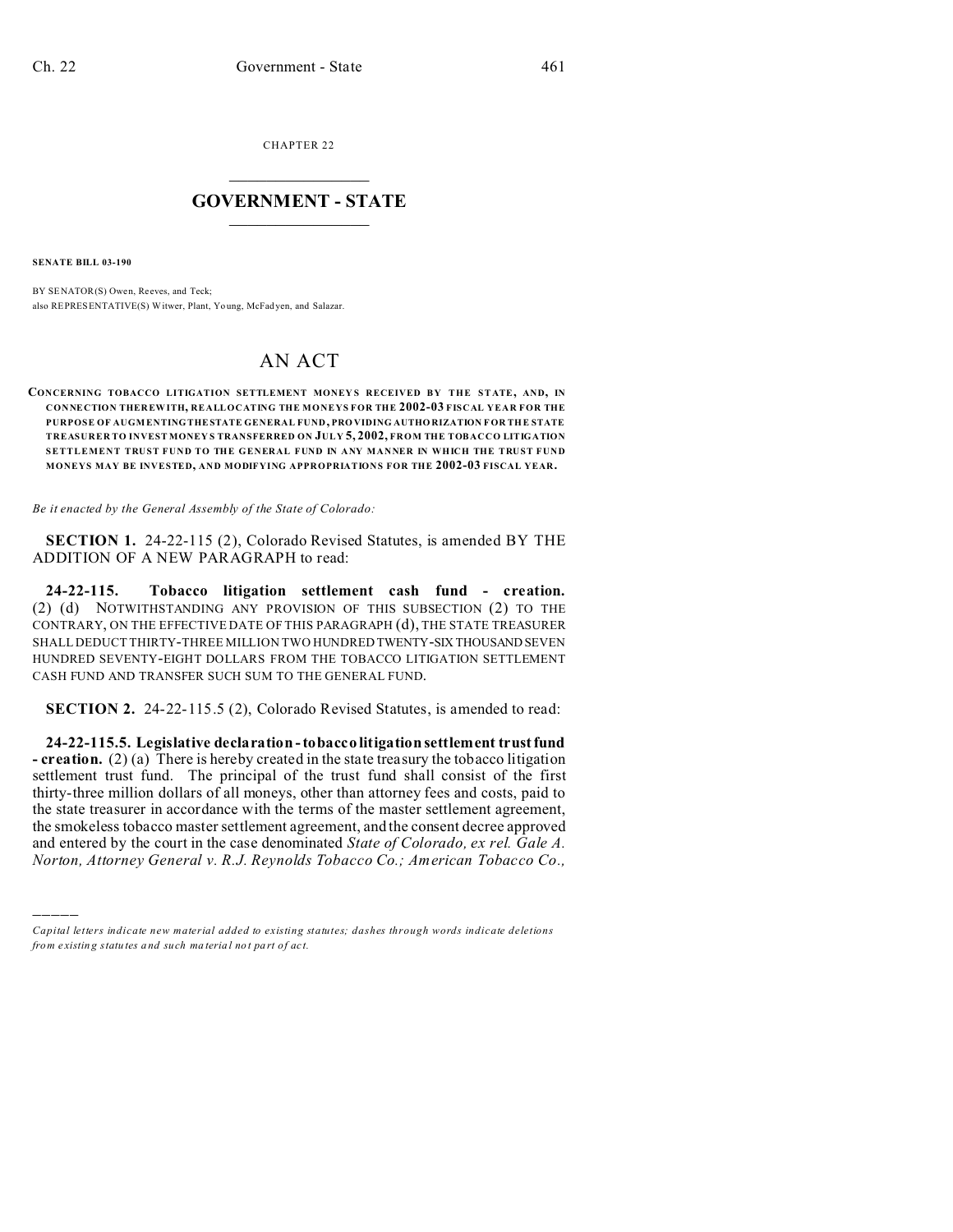*Inc.; Brown & Williamson Tobacco Corp.; Liggett & Myers, Inc.; Lorillard Tobacco Co., Inc.; Phillip Morris, Inc.; United States Tobacco Co.; B.A.T. Industries, P.L.C.; The Council For Tobacco Research--U.S.A., Inc.; and Tobacco Institute, Inc.,* Case No. 97 CV 3432, in the district court for the city and county of Denver, not less than twenty-one percent of all additional moneys, other than attorney fees and costs, paid to the state treasurer in accordance with the settlement agreements and the consent decree, and any moneys transferred to the trust fund from the tobacco litigation settlement cash fund at the end of any fiscal year pursuant to section 24-22-115. The principal of the trust fund shall not be expended or appropriated for any purpose; except that moneys in the trust fund may be allocated to the children's basic health plan trust as provided in section 24-75-1104 (2). All interest derived from the deposit and investment of moneys in the trust fund shall be credited to the trust fund. Such interest shall become subject to appropriation by the general assembly for the funding of any programs or funds authorized by law to be funded by tobacco litigation settlement moneys at such time as the state auditor certifies that actuarially sound projections of future interest earnings indicate that such interest will be sufficient to fully fund such programs and funds. No part of such trust fund, principal or interest, shall be transferred to the general fund or any other fund or used or appropriated except as provided in this section.

(b) NOTWITHSTANDING ANY PROVISION OF THIS SECTION TO THE CONTRARY, ON THE EFFECTIVE DATE OF THIS PARAGRAPH (b), THE STATE TREASURER SHALL TRANSFER THE BALANCE OF MONEYS IN THE TOBACCO LITIGATION SETTLEMENT TRUST FUND TO THE GENERAL FUND.

(c) NOTWITHSTANDING THE PROVISIONS OF PARAGRAPH (a) OF THIS SUBSECTION (2), ANY MONEYS PAID TO THE STATE TREASURER IN ACCORDANCE WITH THE TERMS OF THE MASTER SETTLEMENT AGREEMENT, THE SMOKELESS TOBACCO MASTER SETTLEMENT AGREEMENT, AND THE CONSENT DECREE APPROVED AND ENTERED BY THE COURT IN THE CASE DENOMINATED *STATE OF COLORADO, EX REL. GALE A. NORTON, ATTORNEY GENERAL V. R.J. REYNOLDS TOBACCO CO.; AMERICAN TOBACCO* CO., INC.; BROWN & WILLIAMSON TOBACCO CORP.; LIGGETT & MYERS, INC.; LORILLARD TOBACCO CO., INC.; PHILLIP MORRIS, INC.; UNITED STATES TOBACCO CO.; *B.A.T.INDUSTRIES,P.L.C.; THE COUNCIL FOR TOBACCO RESEARCH--U.S.A.,INC.;AND TOBACCO INSTITUTE, INC.,* CASE NO. 97 CV 3432, IN THE DISTRICT COURT FOR THE CITY AND COUNTY OF DENVER, OTHER THAN ATTORNEY FEES AND COSTS, AFTER THE EFFECTIVE DATE OF THIS PARAGRAPH (c), BUT BEFORE JULY 1, 2003, SHALL BE CREDITED TO THE TOBACCO LITIGATION SETTLEMENT CASH FUND CREATED BY SECTION 24-22-115 (1).

**SECTION 3.** 24-36-113, Colorado Revised Statutes, is amended BY THE ADDITION OF A NEW SUBSECTION to read:

**24-36-113. Investment of state moneys - limitations.** (7) NOTWITHSTANDING ANY RESTRICTIONS ON THE INVESTMENT OF STATE MONEYS SET FORTH IN THIS SECTION OR IN ANY OTHER PROVISION OF LAW, THE STATE TREASURER MAY INVEST MONEYS TRANSFERRED ON JULY 5, 2002, FROM THE TOBACCO LITIGATION SETTLEMENT TRUST FUND TO THE GENERAL FUND PURSUANT TO SECTION 24-75-201.5 (1) (d) IN ANY MANNER IN WHICH THE TRUST FUND MONEYS MAY BE INVESTED PURSUANT TO SECTION 24-22-115.5 (3) (a).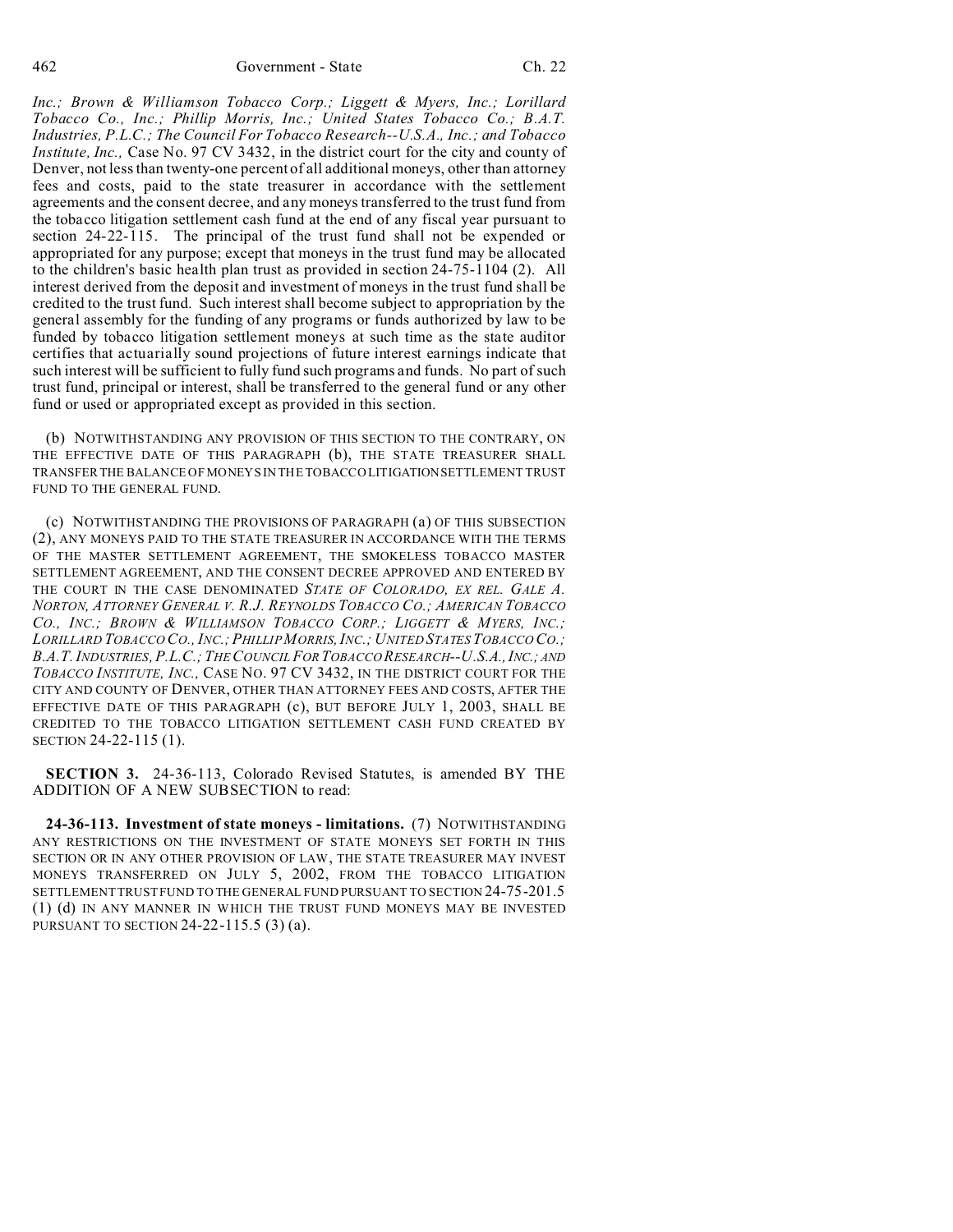**SECTION 4.** The introductory portion to 24-75-1104 (2), Colorado Revised Statutes, is amended, and the said 24-75-1104 is further amended BY THE ADDITION OF A NEW SUBSECTION, to read:

**24-75-1104. Use of settlement moneys - programs.** (1.7) NOTWITHSTANDING THE PROVISIONS OF SUBSECTION (1) OF THIS SECTION, FOR THE 2002-03 FISCAL YEAR, THE FOLLOWING PROGRAMS SHALL RECEIVE APPROPRIATIONS IN THE FOLLOWING SPECIFIED AMOUNTS FROM THE SETTLEMENT MONEYS RECEIVED BY THE STATE:

(a) THE COLORADO NURSE HOME VISITOR PROGRAM CREATED IN ARTICLE 31 OF TITLE 25, C.R.S., SHALL RECEIVE FIVE MILLION FIVE HUNDRED SEVENTY-SEVEN THOUSAND THIRTY-FIVE DOLLARS.

(b) THE STATE DENTAL LOAN REPAYMENT PROGRAM CREATED IN ARTICLE 23 OF TITLE 25, C.R.S., SHALL RECEIVE ONE HUNDRED SEVENTY-SEVEN THOUSAND ONE HUNDRED THIRTY DOLLARS.

(c) THE TOBACCO-RELATED AND TOBACCO-FOCUSED RESEARCH GRANT PROGRAM IMPLEMENTED PURSUANT TO PART 2 OF ARTICLE 20 OF TITLE 23, C.R.S., SHALL RECEIVE THREE MILLION DOLLARS.

(d) THE TOBACCO EDUCATION, PREVENTION, AND CESSATION GRANT PROGRAM CREATED IN PART 8 OF ARTICLE 3.5 OF TITLE 25, C.R.S., SHALL RECEIVE TWELVE MILLION NINE HUNDRED NINETY-EIGHT THOUSAND SEVEN HUNDRED TWENTY-THREE DOLLARS.

(e) THE READ-TO-ACHIEVE GRANT PROGRAM CREATED PURSUANT TO SECTION 22-7-506,C.R.S., SHALL RECEIVE FIFTEEN MILLION NINE HUNDRED NINETY THOUSAND FOUR HUNDRED TWENTY DOLLARS.

(f) THE COMPREHENSIVE PRIMARY AND PREVENTATIVE CARE GRANT PROGRAM CREATED IN PART 10 OF ARTICLE 4 OF TITLE 26, C.R.S., SHALL RECEIVE FIVE MILLION TWO HUNDRED FIFTY-NINE THOUSAND NINE HUNDRED SEVENTEEN DOLLARS.

(2) The general assembly shall appropriate the amounts specified in subsection  $(1)$ SUBSECTIONS (1) AND (1.7) of this section from moneys credited to the tobacco litigation settlement cash fund created in section 24-22-115. FOR FISCAL YEARS OTHER THAN THE 2002-03 FISCAL YEAR, the state controller shall first allocate the amounts specified in paragraphs (a), (c), (d), (e), (f), and (g) of subsection (1) of this section and then allocate the amount for the children's basic health plan trust as specified in paragraph (b) of subsection (1) of this section. FOR THE 2002-03 FISCAL YEAR, THE STATE CONTROLLER SHALL FIRST ALLOCATE THE AMOUNTS SPECIFIED IN PARAGRAPH (f) OF SUBSECTION (1) OF THIS SECTION AND PARAGRAPHS (a), (c), (d), (e), AND (f) OF SUBSECTION (1.7) OF THIS SECTION AND THEN ALLOCATE THE AMOUNT FOR THE CHILDREN'S BASIC HEALTH PLAN AS SPECIFIED IN PARAGRAPH (b) OF SUBSECTION (1) OF THIS SECTION. If the moneys in the tobacco litigation settlement cash fund are insufficient to fund the full amount specified in subparagraph (II) of said paragraph (b) for the children's basic health plan trust, the amount of the shortfall shall be allocated out of the tobacco litigation settlement trust fund. Any amount of unencumbered settlement moneys remaining in the fund of any program specified in subsection (1) of this section at the end of any fiscal year shall be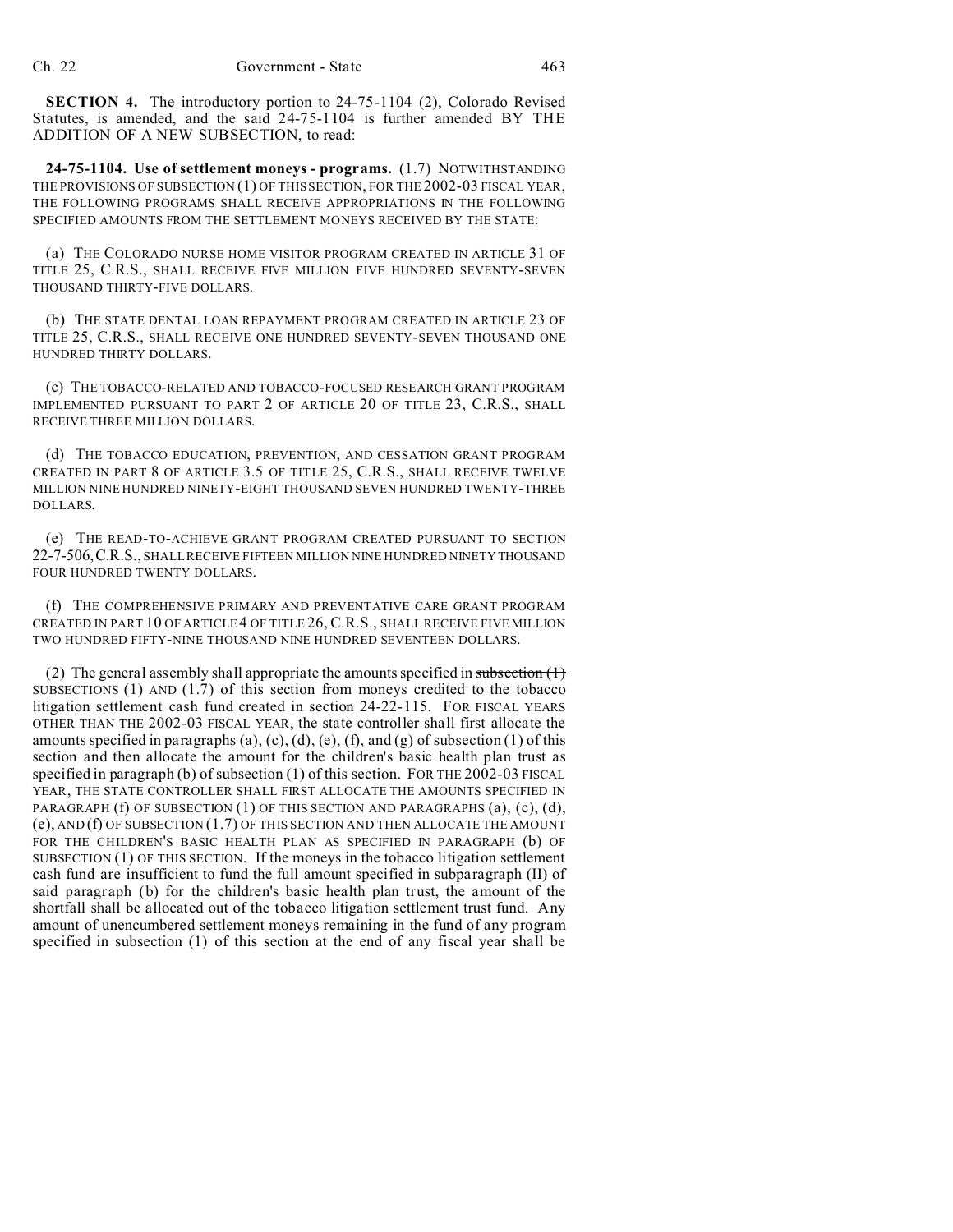transferred to the tobacco litigation settlement trust fund created in section 24-22-115.5; except that unencumbered settlement moneys shall not be transferred from the following funds:

**SECTION 5.** 26-19-105 (3), Colorado Revised Statutes, is amended BY THE ADDITION OF A NEW PARAGRAPH to read:

**26-19-105. Trust - created.** (3) (c) NOTWITHSTANDING ANY PROVISION OF THIS SECTION TO THE CONTRARY, ON THE EFFECTIVE DATE OF THIS PARAGRAPH (c), THE STATE TREASURER SHALL DEDUCT FROM THE TRUST, OUT OF MONEYS APPROPRIATED PURSUANT TO SECTION  $24-75-1104(1)$  (b) (II), C.R.S., TWO MILLION ONE THOUSAND ONE HUNDRED TWENTY-FIVE DOLLARS, AND TRANSFER SUCH SUM TO THE GENERAL FUND.

**SECTION 6.** 28-5-709, Colorado Revised Statutes, is amended BY THE ADDITION OF A NEW SUBSECTION to read:

**28-5-709. Colorado state veterans trust fund - created - report.** (3.5) NOTWITHSTANDING ANY PROVISION OF THIS SECTION TO THE CONTRARY, ON THE EFFECTIVE DATE OF THIS SUBSECTION (3.5), THE STATE TREASURER SHALL DEDUCT TWO MILLION TWO HUNDRED EIGHTY THOUSAND NINE HUNDRED DOLLARS FROM THE COLORADO STATEVETERANS TRUST FUND AND TRANSFER SUCH SUM TO THE GENERAL FUND.

**SECTION 7.** 25-31-107 (2) (d) (I), Colorado Revised Statutes, is amended to read:

**25-31-107. Nurse home visitor program - selection of entities - grants.** (2) (d) (I) For the 2000-01 fiscal year, the general assembly shall appropriate to the fund three percent of the total amount of moneys received by the state pursuant to the master settlement agreement, other than attorney fees and costs, during the preceding fiscal year; except that the amount so appropriated to the fund shall not exceed three million dollars. EXCEPT AS OTHERWISE PROVIDED IN SECTION 24-75-1104 (1.7) (a), C.R.S., beginning with the 2001-02 fiscal year and for each fiscal year thereafter until the 2008-09 fiscal year, the general assembly shall increase the amount appropriated to the fund by two percent per fiscal year; except that the amount of increase shall not exceed an additional two million dollars per year. For the 2008-09 fiscal year and for each fiscal year thereafter so long as the state receives moneys pursuant to the master settlement agreement, the general assembly shall appropriate to the fund nineteen percent of the total amount of moneys received by the state pursuant to the master settlement agreement, other than attorney fees and costs, during the preceding fiscal year; except that the amount so appropriated to the fund in any fiscal year shall not exceed nineteen million dollars. The general assembly shall appropriate the amount specified in this paragraph (d) from moneys credited to the tobacco litigation settlement cash fund created in section 24-22-115, C.R.S.

**SECTION 8.** 25-23-104 (2), Colorado Revised Statutes, is amended to read:

**25-23-104. Dental loan repayment fund - acceptance of grants and donations.** (2) EXCEPT AS OTHERWISE PROVIDED IN SECTION 24-75-1104 (1.7) (b), C.R.S., beginning in fiscal year 2001-02, and for each fiscal year thereafter so long as the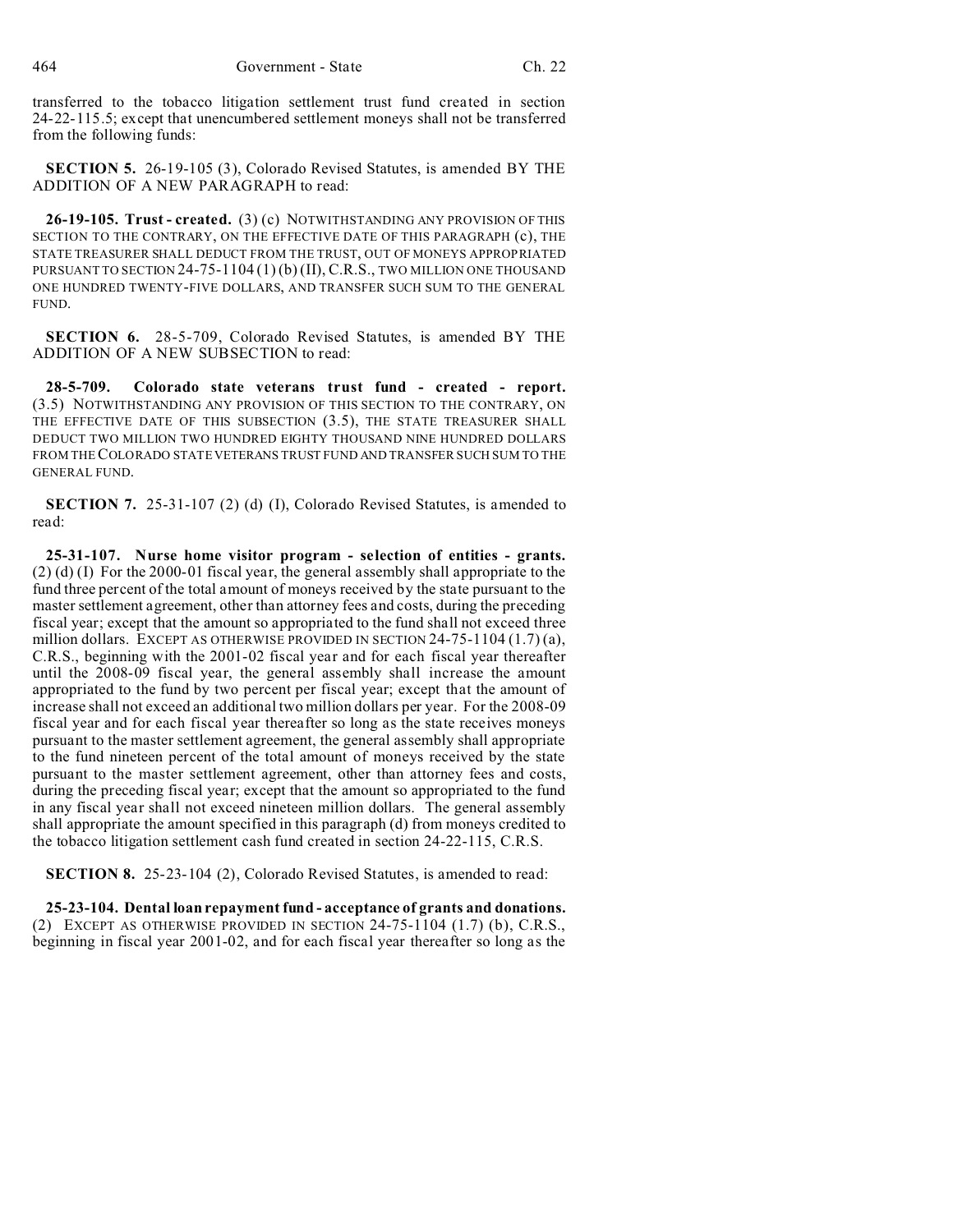state receives moneys pursuant to the master settlement agreement, the general assembly shall appropriate to the state dental loan repayment fund two hundred thousand dollars from the moneys annually received by the state pursuant to the master settlement agreement. The general assembly shall appropriate the amount specified in this subsection (2) from moneys credited to the tobacco litigation settlement cash fund created in section 24-22-115, C.R.S. The amount appropriated pursuant to this subsection (2) shall be in addition to and not in replacement of any general fund moneys appropriated to the state dental loan repayment fund.

**SECTION 9.** 23-20-207 (1) (a) (I), Colorado Revised Statutes, is amended to read:

**23-20-207. Funding of research grants - tobacco- and substance-abuse-related research fund - creation - administrative costs.** (1) (a) (I) There is hereby created in the office of the treasurer of the university of Colorado the tobacco- and substance-abuse-related research fund, which shall be under the control and administration of the board of regents of the university of Colorado in accordance with the provisions of this article. EXCEPT AS OTHERWISE PROVIDED IN SECTION 24-75-1104  $(1.7)(c)$ , C.R.S., beginning with the 2000-01 fiscal year and for each fiscal year thereafter in which the state receives moneys pursuant to the master settlement agreement, the general assembly shall appropriate to the fund eight percent of the total amount received by the state pursuant to the master settlement agreement, other than attorney fees and costs, during the preceding fiscal year; except that the amount so appropriated to the fund in any fiscal year shall not exceed eight million dollars. In addition, the fund shall include all interest derived from the deposit and investment of the moneys in the fund and may include moneys credited thereto from any public or private gifts, grants, or donations received by the university for the implementation of this part 2. It is the intent of the general assembly that state general fund moneys not be appropriated to provide any funding for the purposes of this part 2. The moneys in the fund shall remain under the control of the regents of the university of Colorado. Any unencumbered moneys appropriated from moneys received by the state pursuant to the master settlement agreement remaining in the fund at the end of any fiscal year shall be transferred to the tobacco litigation settlement trust fund created in section 24-22-115.5, C.R.S.

**SECTION 10.** 25-3.5-807 (2) (a), Colorado Revised Statutes, is amended to read:

**25-3.5-807. Tobacco program fund - created.** (2) (a) EXCEPT AS OTHERWISE PROVIDED IN SECTION 24-75-1104  $(1.7)(d)$ , C.R.S., beginning in fiscal year 2000-01 and for fiscal years thereafter so long as the state receives moneys pursuant to the master settlement agreement, the general assembly shall annually appropriate to the fund fifteen percent of the amount transmitted to the state treasurer pursuant to the provisions of the master settlement agreement, other than attorney fees and costs, during the preceding fiscal year; except that the amount so appropriated to the fund in any fiscal year shall not exceed fifteen million dollars. The general assembly shall appropriate the amount specified in this subsection (2) from moneys credited to the tobacco litigation settlement cash fund created in section 24-22-115, C.R.S.

**SECTION 11.** 22-7-506 (4) (b) (I), Colorado Revised Statutes, is amended to read: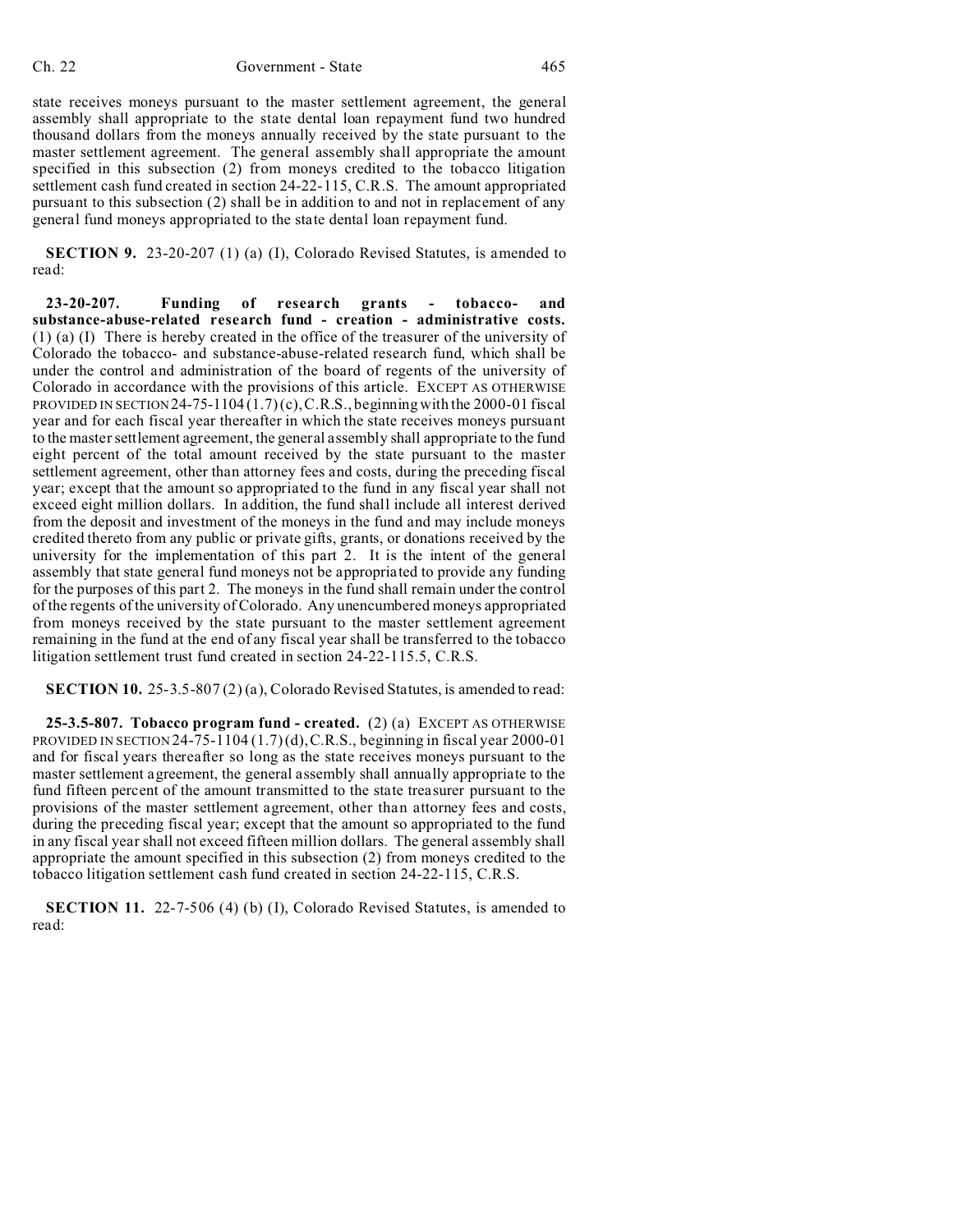**22-7-506. Read-to-achieve grant program - board created - fund - repeal.** (4) (b) (I) EXCEPT AS OTHERWISE PROVIDED IN SECTION  $24-75-1104$  (1.7) (e), C.R.S., beginning with the 2000-01 fiscal year, and for each fiscal year thereafter so long as the state receives moneys pursuant to the master settlement agreement, the general assembly shall annually appropriate to the CASH fund nineteen percent of the amount of moneys transmitted to the state treasurer in accordance with the master settlement agreement, other than attorney fees and costs, for the preceding fiscal year; except that the amount so appropriated to the CASH fund in any fiscal year shall not exceed nineteen million dollars. The general assembly shall appropriate the amount specified in this paragraph (c) from moneys credited to the tobacco litigation settlement cash fund created in section 24-22-115, C.R.S.

**SECTION 12.** 26-4-1007 (3) (a), Colorado Revised Statutes, is amended to read:

**26-4-1007. Program funding - comprehensive primary and preventive care fund - creation.** (3) (a) EXCEPT AS OTHERWISE PROVIDED IN SECTION 24-75-1104 (1.7) (f), C.R.S., beginning with the 2000-01 fiscal year and for each fiscal year thereafter, the general assembly shall appropriate to the fund six percent of the total amount of moneys received by the state pursuant to the master settlement agreement, not including attorney fees and costs, during the preceding fiscal year; except that the amount so appropriated to the fund shall not exceed six million dollars in any fiscal year. The general assembly shall appropriate the amount specified in this subsection (3) from moneys credited to the tobacco litigation settlement cash fund created in section 24-22-115, C.R.S.

**SECTION 13.** Part III (2) (C) and the affected totals of section 2 of chapter 399, Session Laws of Colorado 2002, are amended to read:

Section 2. **Appropriation.**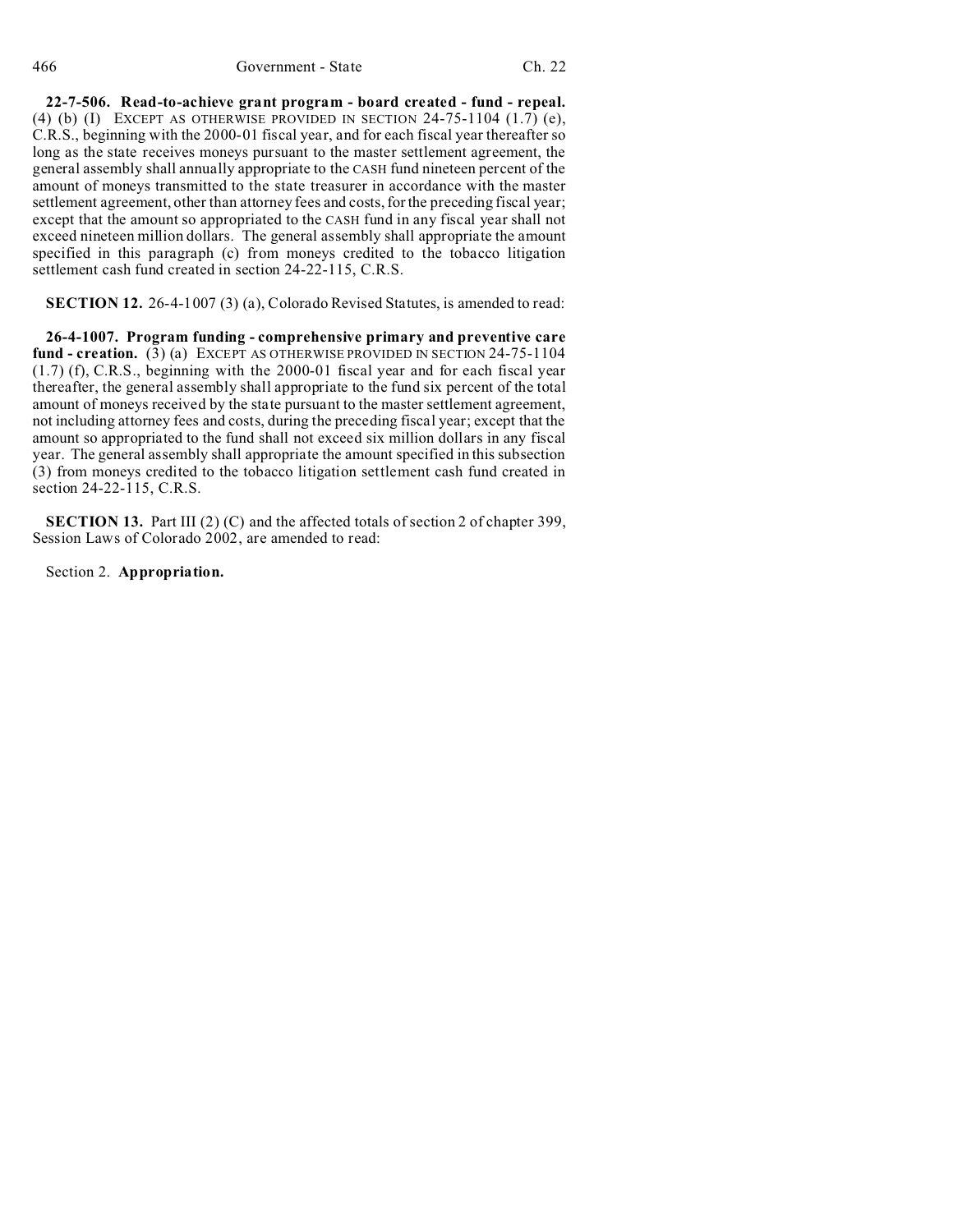|          |              |             |               | APPROPRIATION FROM |               |              |
|----------|--------------|-------------|---------------|--------------------|---------------|--------------|
| ITEM &   | <b>TOTAL</b> | GENERAL     | GENERAL       | CASH               | CASH          | FEDERAL      |
| SUBTOTAL |              | <b>FUND</b> | <b>FUND</b>   | <b>FUNDS</b>       | <b>FUNDS</b>  | <b>FUNDS</b> |
|          |              |             | <b>EXEMPT</b> |                    | <b>EXEMPT</b> |              |
|          |              |             |               |                    |               |              |

**PART III**

**DEPARTMENT OF EDUCATION**

## **(2) ASSISTANCE TO PUBLIC SCHOOLS**

| (C) Grant Programs and Other Distributions |              |                         |           |
|--------------------------------------------|--------------|-------------------------|-----------|
| Read-to-Achieve Cash                       |              |                         |           |
| Fund                                       | 18,806,982   | 18,806,982              |           |
|                                            | 15,990,420   | 15,990,420 <sup>a</sup> |           |
| Read-to-Achieve Grant                      |              |                         |           |
| Program                                    | 19,000,000   | 19,000,000              |           |
|                                            | 16, 183, 438 | $16, 183, 438^b$        |           |
| Summer School Grant                        |              |                         |           |
| Program Fund                               | 945,800      | 945,800°                |           |
| Summer School Grant                        |              |                         |           |
| Program                                    | 945,800      | 945,800 <sup>d</sup>    |           |
| Federal Title I Reading                    |              |                         |           |
| First Grant                                | 9,001,635    |                         | 9,001,635 |
| School Improvement                         |              |                         |           |
| Grants                                     | 2,825,000    | $2,825,000^{\circ}$     |           |
|                                            |              |                         |           |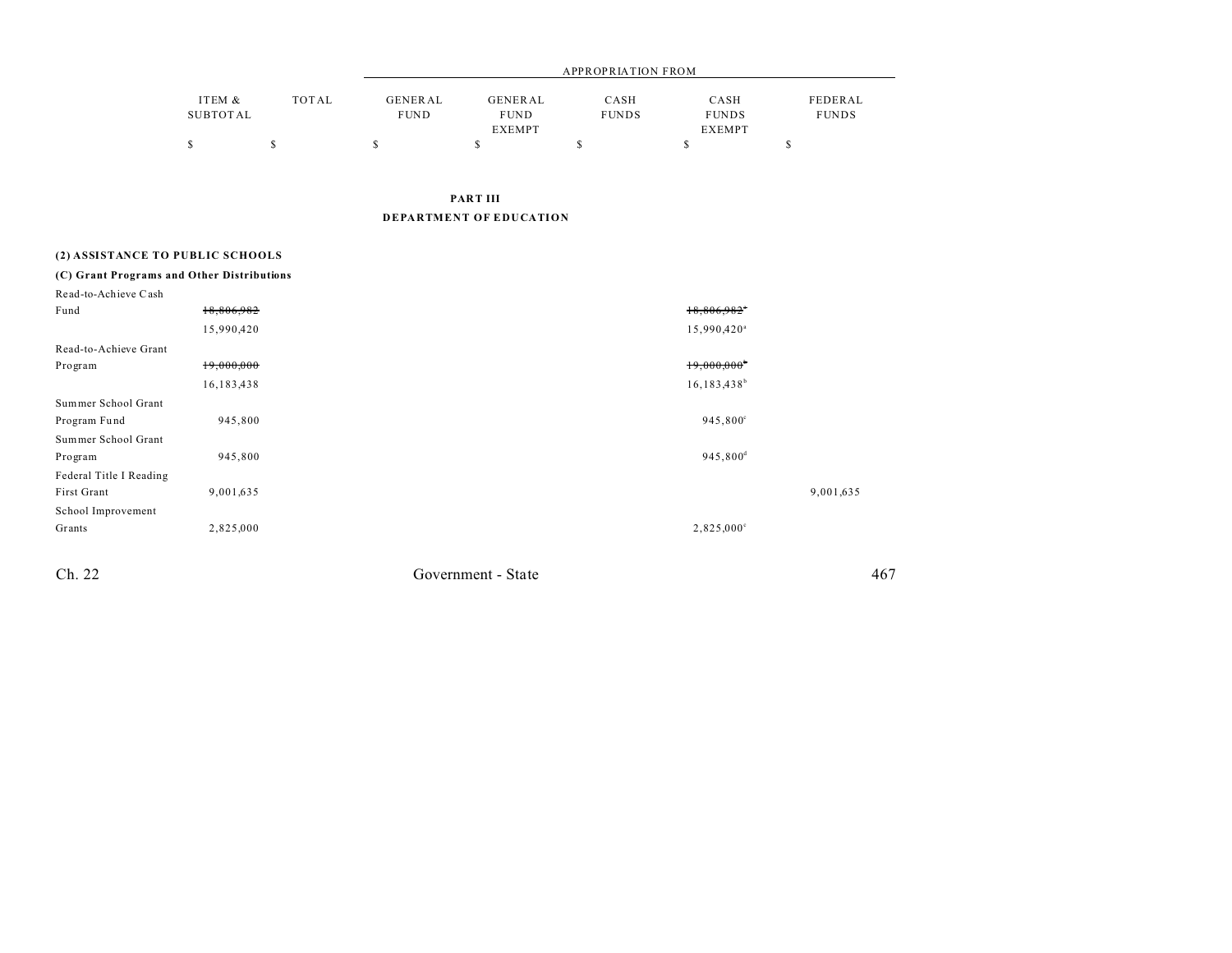| Ch. 22                                                                                                                                                               |                           |              |                               | Government - State                             |                           |                                       |                         | 468 |
|----------------------------------------------------------------------------------------------------------------------------------------------------------------------|---------------------------|--------------|-------------------------------|------------------------------------------------|---------------------------|---------------------------------------|-------------------------|-----|
|                                                                                                                                                                      |                           |              |                               |                                                | <b>APPROPRIATION FROM</b> |                                       |                         |     |
|                                                                                                                                                                      | ITEM &<br><b>SUBTOTAL</b> | <b>TOTAL</b> | <b>GENERAL</b><br><b>FUND</b> | <b>GENERAL</b><br><b>FUND</b><br><b>EXEMPT</b> | CASH<br><b>FUNDS</b>      | CASH<br><b>FUNDS</b><br><b>EXEMPT</b> | FEDERAL<br><b>FUNDS</b> |     |
|                                                                                                                                                                      | $\mathbb S$               | \$           | \$                            | \$                                             | S                         | \$                                    | \$                      |     |
|                                                                                                                                                                      |                           |              |                               |                                                |                           |                                       |                         |     |
| Teacher Pay Incentive                                                                                                                                                |                           |              |                               |                                                |                           |                                       |                         |     |
| Program                                                                                                                                                              | 13,260,000                |              |                               |                                                |                           | 13,260,000 <sup>c</sup>               |                         |     |
| School Awards<br>Program Fund                                                                                                                                        | 1,500,000                 |              | 1,500,000                     |                                                |                           |                                       |                         |     |
| Colorado School                                                                                                                                                      |                           |              |                               |                                                |                           |                                       |                         |     |
| Awards Program                                                                                                                                                       | 1,500,000                 |              |                               |                                                |                           | $1,500,000^{\circ}$                   |                         |     |
| <b>Teacher Development</b>                                                                                                                                           |                           |              |                               |                                                |                           |                                       |                         |     |
| Fund                                                                                                                                                                 | 1,771,625                 |              | 1.771.625                     |                                                |                           |                                       |                         |     |
| (Governor lined through this provision. See L. 2002, p. 3037. The affected subtotals, totals, and grand totals have been adjusted to reflect the Governor's action.) |                           |              |                               |                                                |                           |                                       |                         |     |
| <b>Teacher Development</b>                                                                                                                                           |                           |              |                               |                                                |                           |                                       |                         |     |
| Grant Program                                                                                                                                                        | 2,000,000                 |              |                               |                                                |                           | 2,000,000                             |                         |     |
| (Governor lined through this provision. See L. 2002, p. 3038. The affected subtotals, totals, and grand totals have been adjusted to reflect the Governor's action.) |                           |              |                               |                                                |                           |                                       |                         |     |
| Purchase of New                                                                                                                                                      |                           |              |                               |                                                |                           |                                       |                         |     |
| Textbooks                                                                                                                                                            | 15,018,326                |              |                               |                                                |                           | 15,018,326°                           |                         |     |
| S.B. 97-101 Public                                                                                                                                                   |                           |              |                               |                                                |                           |                                       |                         |     |
| School Health Services                                                                                                                                               | 8,525,325                 |              |                               |                                                |                           | $8,525,325(T)^{g}$                    |                         |     |
|                                                                                                                                                                      |                           |              |                               |                                                |                           | $(1.3$ FTE)                           |                         |     |
| State Public School                                                                                                                                                  |                           |              |                               |                                                |                           |                                       |                         |     |
| Fund, Contingency                                                                                                                                                    |                           |              |                               |                                                |                           |                                       |                         |     |
| $\mbox{Reserve}^{22,\,23}$                                                                                                                                           | 5,900,000                 |              | 1,041,774                     |                                                |                           | 4,858,226 <sup>h</sup>                |                         |     |
|                                                                                                                                                                      |                           |              |                               |                                                |                           |                                       |                         |     |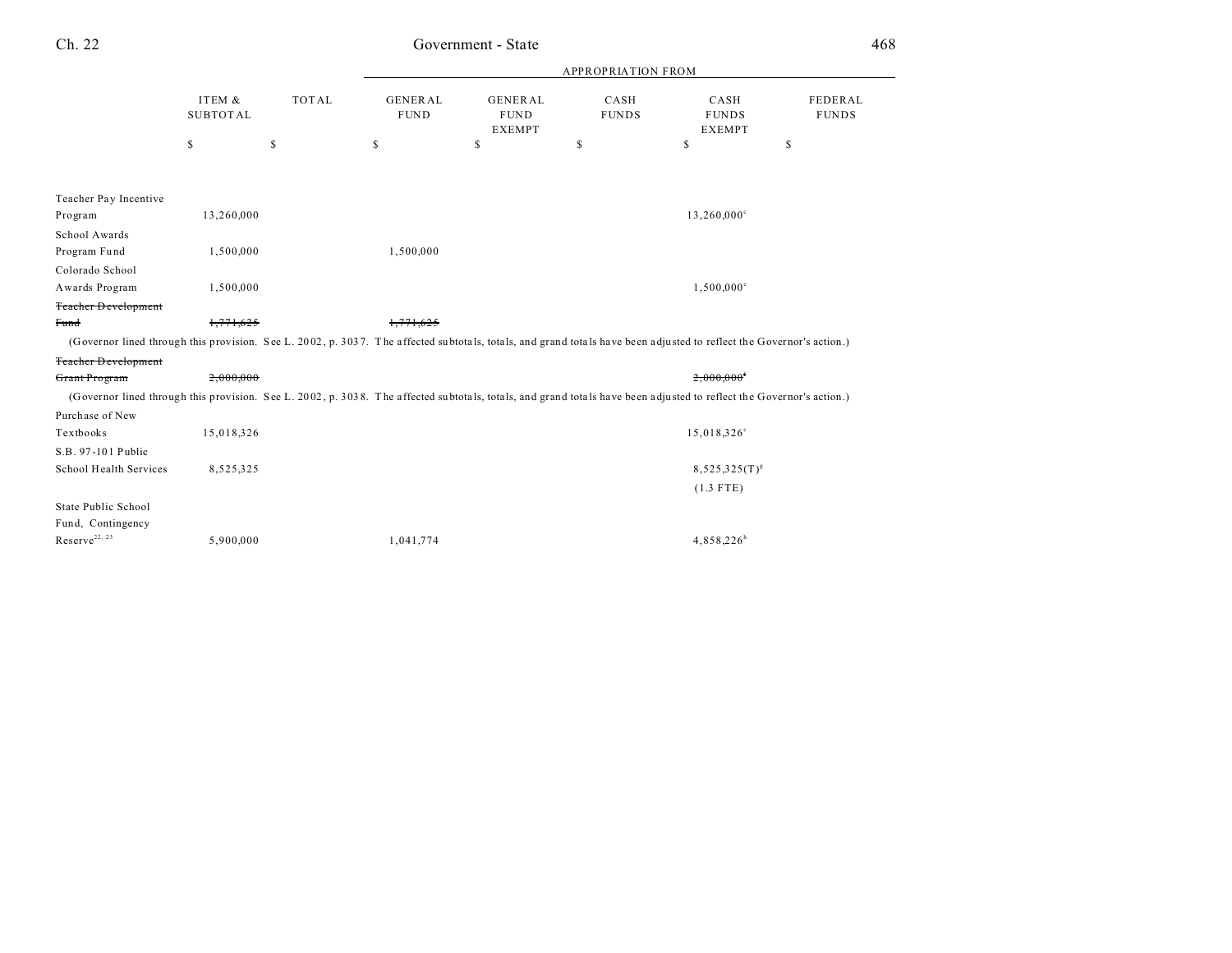| State Public School        |             |         |                         |
|----------------------------|-------------|---------|-------------------------|
| Fund, School Capital       |             |         |                         |
| Construction               |             |         |                         |
| <b>Expenditure Reserve</b> | 15,627,886  |         | 15,627,886 <sup>i</sup> |
|                            |             |         | $(1.0$ FTE)             |
| Charter School Capital     |             |         |                         |
| Construction               | 7,813,943   |         | 7,813,943°              |
| State Match for School     |             |         |                         |
| Lunch Program              | 2,472,644   |         | 2,472,644               |
| Boards of Cooperative      |             |         |                         |
| Services                   | 220,000     | 170,000 | $50,000^{\rm j}$        |
| National Academic          |             |         |                         |
| Contest Fund               | 50,000      |         | $50,000^{\rm j}$        |
| Funding for National       |             |         |                         |
| Academic Award             |             |         |                         |
| Winners                    | 50,000      |         | $50,000^k$              |
| Science and                |             |         |                         |
| Technology Center          |             |         |                         |
| Grant Program              | 372,000     |         | 372,000 <sup>1</sup>    |
|                            | 123,835,341 |         |                         |
|                            | 118,202,217 |         |                         |

<sup>a</sup> This amount shall be from the Tobacco Litigation Settlement Cash Fund created in Section 24-22-115, C.R.S., pursuant to Section 24-75-1104 (1) (e), C.R.S.

<sup>b</sup> This amount shall be from the Read-to-Achieve Cash Fund created in Section 22-7-506, C.R.S.

These amounts shall be from the State Education Fund created in Section 17 (4) of Article IX of the State Constitution.

d This amount shall be from the Summer School Grant Program Fund created in Section 22-7-804, C.R.S.

e This amount shall be from the School Awards Program Fund created in Section 22-11-304, C.R.S.

f This amount shall be from the Teacher Development Fund created in Section 22-7-708, C.R.S.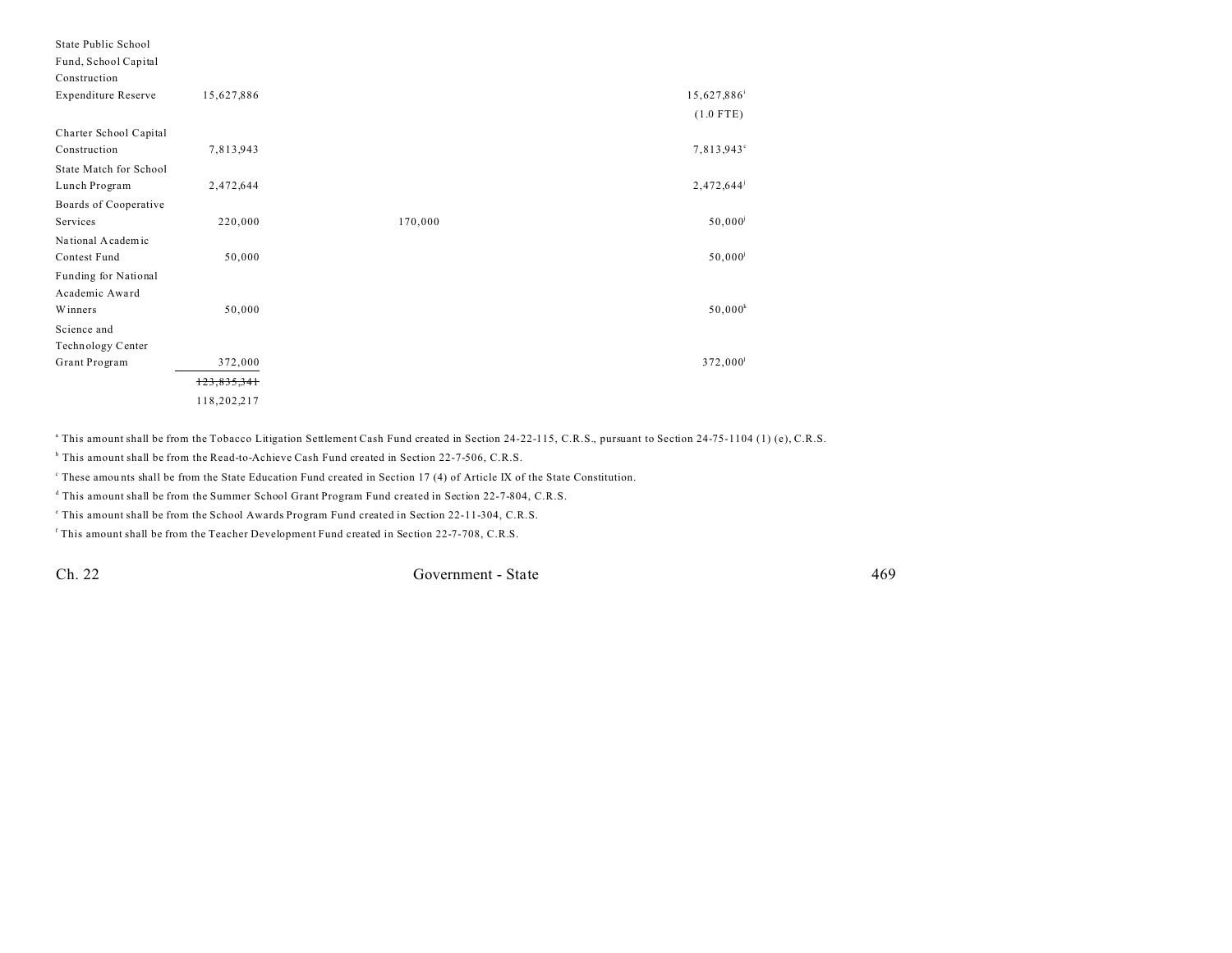|          |       |             |               | APPROPRIATION FROM |               |              |
|----------|-------|-------------|---------------|--------------------|---------------|--------------|
| ITEM &   | TOTAL | GENERAL     | GENERAL       | CASH               | CASH          | FEDERAL      |
| SUBTOTAL |       | <b>FUND</b> | <b>FUND</b>   | <b>FUNDS</b>       | <b>FUNDS</b>  | <b>FUNDS</b> |
|          |       |             | <b>EXEMPT</b> |                    | <b>EXEMPT</b> |              |
|          |       |             |               |                    |               |              |

This amount shall be from federal Medicaid funds appropriated to the Department of Health Care Policy and Financing. Of this amount, \$91,493 shall be for administrative costs.

<sup>h</sup> Of this amount, \$4,100,000 is from lottery proceeds projected to be transferred to the State Public School Fund, Contingency Reserve, pursuant to Section 22-54-117 (1.6), C.R.S., and \$7 58,2 26 shall be from school district reimbursements that are credited to the State Public School Fund, Contingency Reserve, pursuant to Section 22-54-117 (5) (b), C.R.S.

i Of this amount, \$7,813,943 shall be from the shall be from the State Education Fund created in Section 17 (4) of Article IX of the State Constitution, and \$7,813,943 shall be from the State Public School Fund, School Capital Construction Expenditure Reserve established in Section 22-54-117 (1.5), C.R.S.

j These amounts shall be from the State Public School Fund created in Section 22-54-114, C.R.S.

k This amount shall be from the National Academic Contest Fund created in Section 22-2-121 (3), C.R.S.

l This amount shall be from the Science and Technology Fund created in Section 22-81-206, C.R.S.

#### 3,091,663,018

3,086,029,894

## **TOTALS PART III**

| $(EDUCATION)^{5,6}$ | $$3,141,367,483$ $$2,406,928,430$ |  | $$13.098.032$ <sup>a</sup> | <del>\$349.511.631</del>   | \$371,829,390 |
|---------------------|-----------------------------------|--|----------------------------|----------------------------|---------------|
|                     | \$3,135,734,359                   |  |                            | \$343,878,507 <sup>b</sup> |               |

a Of this amount, \$84 ,352 contains a (T) notation.

<sup>b</sup> Of this amount, \$15,112,473 contains a (T) notation, and \$155,250 contains an (L) notation.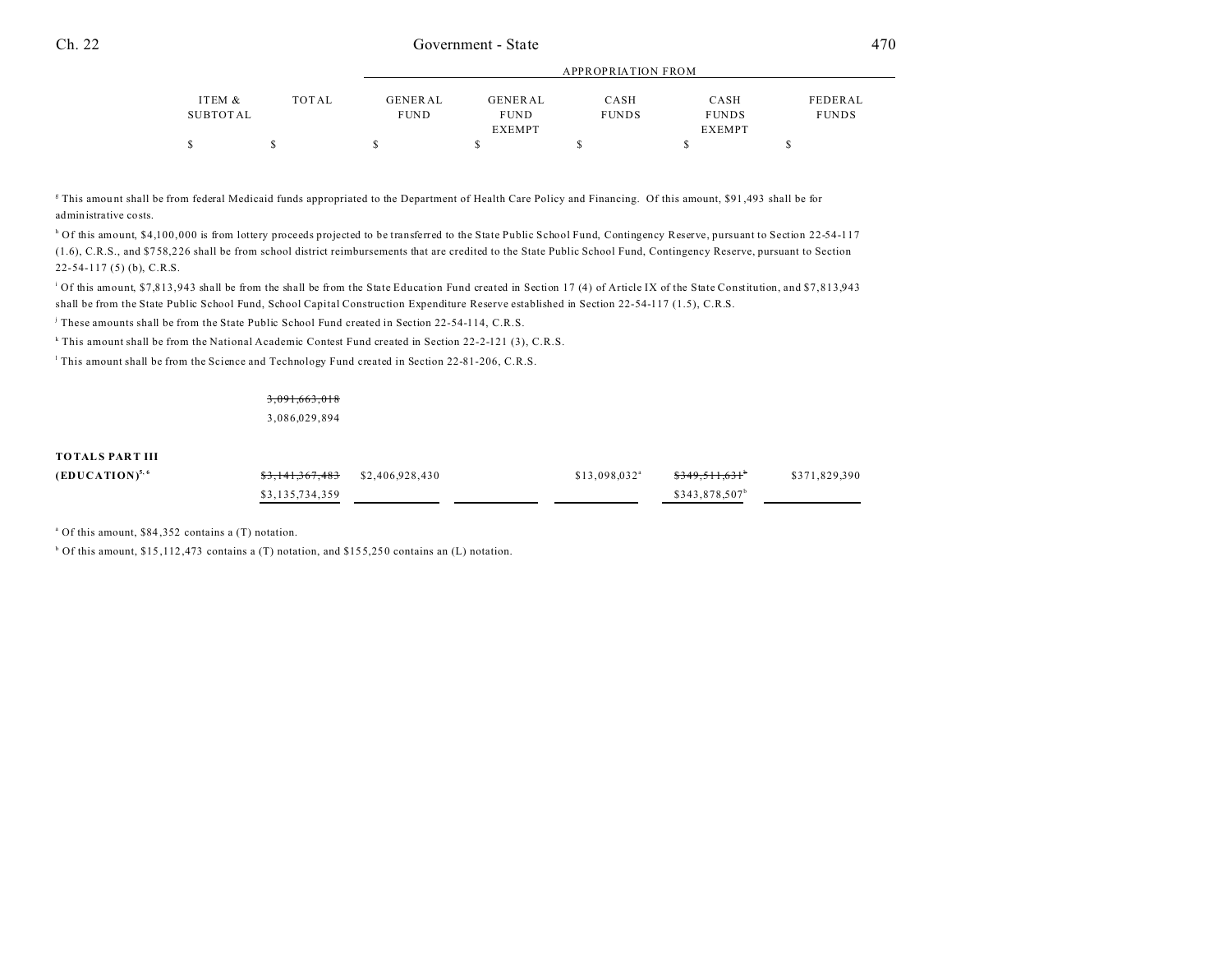**SECTION 14.** Part V (4) and the affected totals of section 2 of chapter 399, Session Laws of Colorado 2002, are amended to read:

# Section 2. **Appropriation.**

## **PART V**

#### **DEPARTMENT OF HEALTH CARE POLICY AND FINANCING**

| (4) INDIGENT CARE PROGRAM           |               |              |          |                          |            |
|-------------------------------------|---------------|--------------|----------|--------------------------|------------|
| Program Administration              | 280,535       | 142,423(M)   |          |                          | 138,112    |
|                                     | $(3.0$ FTE)   |              |          |                          |            |
| Denver Indigent Care                |               |              |          |                          |            |
| Program <sup>55</sup>               | 36,137,947    |              |          | 18,068,973 <sup>a</sup>  | 18,068,974 |
| University Hospital                 |               |              |          |                          |            |
| Indigent Care Program               | 28,715,326    |              |          | 14,357,663 <sup>ª</sup>  | 14,357,663 |
| Out-state Indigent Care             |               |              |          |                          |            |
| Program <sup>56</sup>               | 23,812,224    | 6,658,608(M) |          | 5,247,504 <sup>b</sup>   | 11,906,112 |
| Disproportionate Share              |               |              |          |                          |            |
| Payments to Hospitals <sup>56</sup> | 130, 115, 868 | 3,532,181(M) |          | $61,525,753^b$           | 65,057,934 |
| The Children's Hospital,            |               |              |          |                          |            |
| Clinic Based Indigent               |               |              |          |                          |            |
| Care                                | 6,119,760     | 3,059,880(M) |          |                          | 3,059,880  |
| Pre-Component 1                     |               |              |          |                          |            |
| Disproportionate Share              |               |              |          |                          |            |
| Payments to Hospitals <sup>56</sup> | 4,771,714     | 2,385,857(M) |          |                          | 2,385,857  |
| H.B. 97-1304 Children's             |               |              |          |                          |            |
| Basic Health Plan Trust             | 16,740,280    | 6,603,720    | 336,560° | $9,800,000$ <sup>d</sup> |            |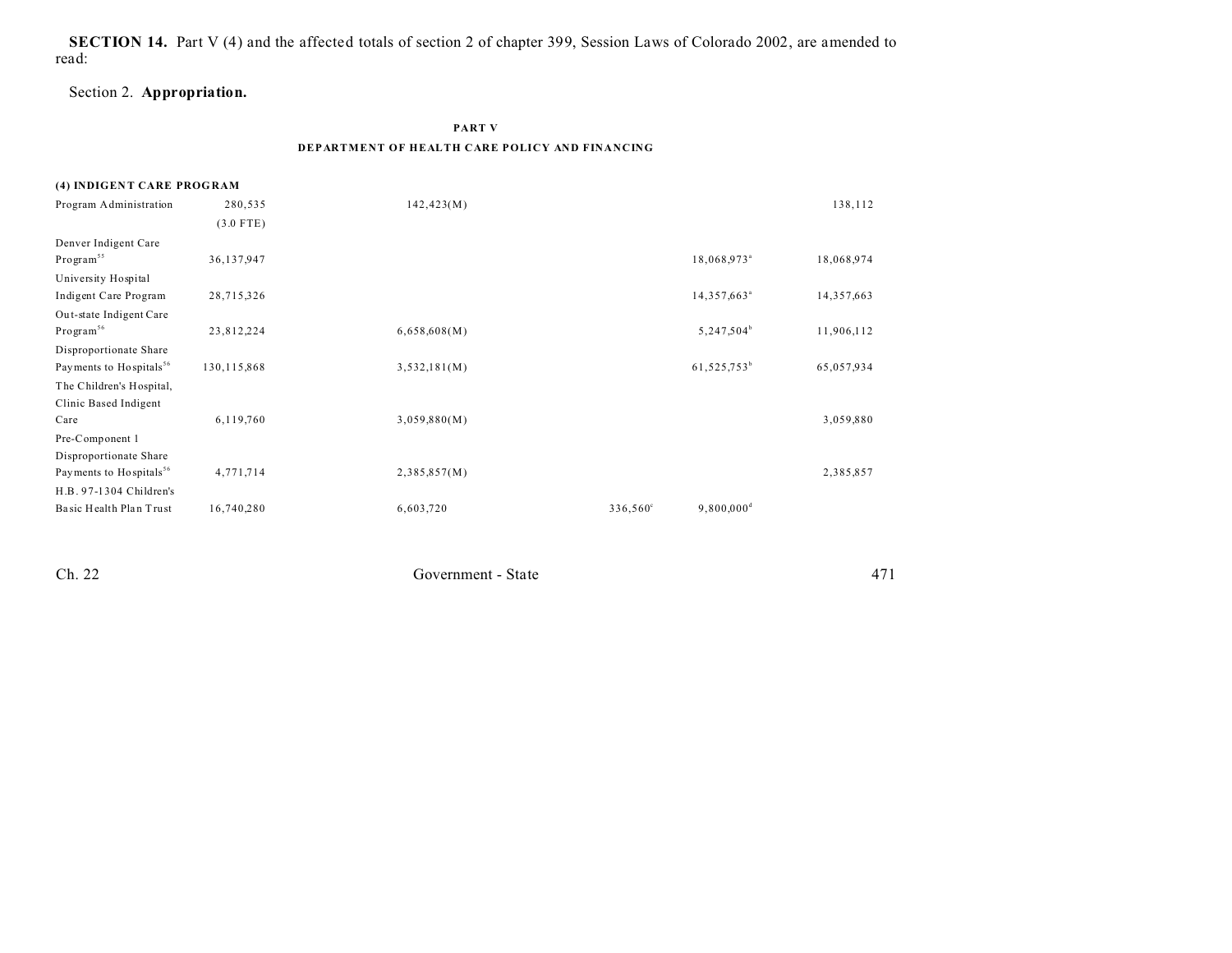|                                      |                           |             |                               |                                                | <b>APPROPRIATION FROM</b> |                                       |                         |
|--------------------------------------|---------------------------|-------------|-------------------------------|------------------------------------------------|---------------------------|---------------------------------------|-------------------------|
|                                      | ITEM &<br><b>SUBTOTAL</b> | TOTAL       | <b>GENERAL</b><br><b>FUND</b> | <b>GENERAL</b><br><b>FUND</b><br><b>EXEMPT</b> | CASH<br><b>FUNDS</b>      | CASH<br><b>FUNDS</b><br><b>EXEMPT</b> | FEDERAL<br><b>FUNDS</b> |
|                                      | $\mathbb{S}$              | \$          | S                             | \$                                             | $\mathbb S$               | \$                                    | \$                      |
| Children's Basic Health              |                           |             |                               |                                                |                           |                                       |                         |
| Plan Administration                  | 5,087,403                 |             |                               |                                                |                           | 2,286,746°                            | 2,800,657               |
| Children's Basic Health              |                           |             |                               |                                                |                           |                                       |                         |
| Plan Premium Costs <sup>58, 59</sup> | 46,404,003                |             |                               |                                                |                           | $16,460,165$ <sup>e</sup>             | 29,943,838              |
| Children's Basic Health              |                           |             |                               |                                                |                           |                                       |                         |
| Plan Dental Benefit                  |                           |             |                               |                                                |                           |                                       |                         |
| $Costs^{60}$                         | 6,359,497                 |             |                               |                                                |                           | 2,225,824°                            | 4,133,673               |
| Comprehensive Primary                |                           |             |                               |                                                |                           |                                       |                         |
| and Preventive Care                  |                           |             |                               |                                                |                           |                                       |                         |
| Fund                                 | 5,939,047                 |             |                               |                                                |                           | 5,939,047                             |                         |
|                                      | 5,259,917                 |             |                               |                                                |                           | 5,259,917f                            |                         |
| Comprehensive Primary                |                           |             |                               |                                                |                           |                                       |                         |
| and Preventive Care                  |                           |             |                               |                                                |                           |                                       |                         |
| Grants Program                       | 5,939,047                 |             |                               |                                                |                           | 5,939,047*                            |                         |
|                                      | 5,259,917                 |             |                               |                                                |                           | 5,259,917 <sup>s</sup>                |                         |
| Essential Community                  |                           |             |                               |                                                |                           |                                       |                         |
| Providers Grants                     |                           |             |                               |                                                |                           |                                       |                         |
| Program                              | 114,051                   |             | 114,051                       |                                                |                           |                                       |                         |
|                                      |                           | 316,536,702 |                               |                                                |                           |                                       |                         |
|                                      |                           | 315,178,442 |                               |                                                |                           |                                       |                         |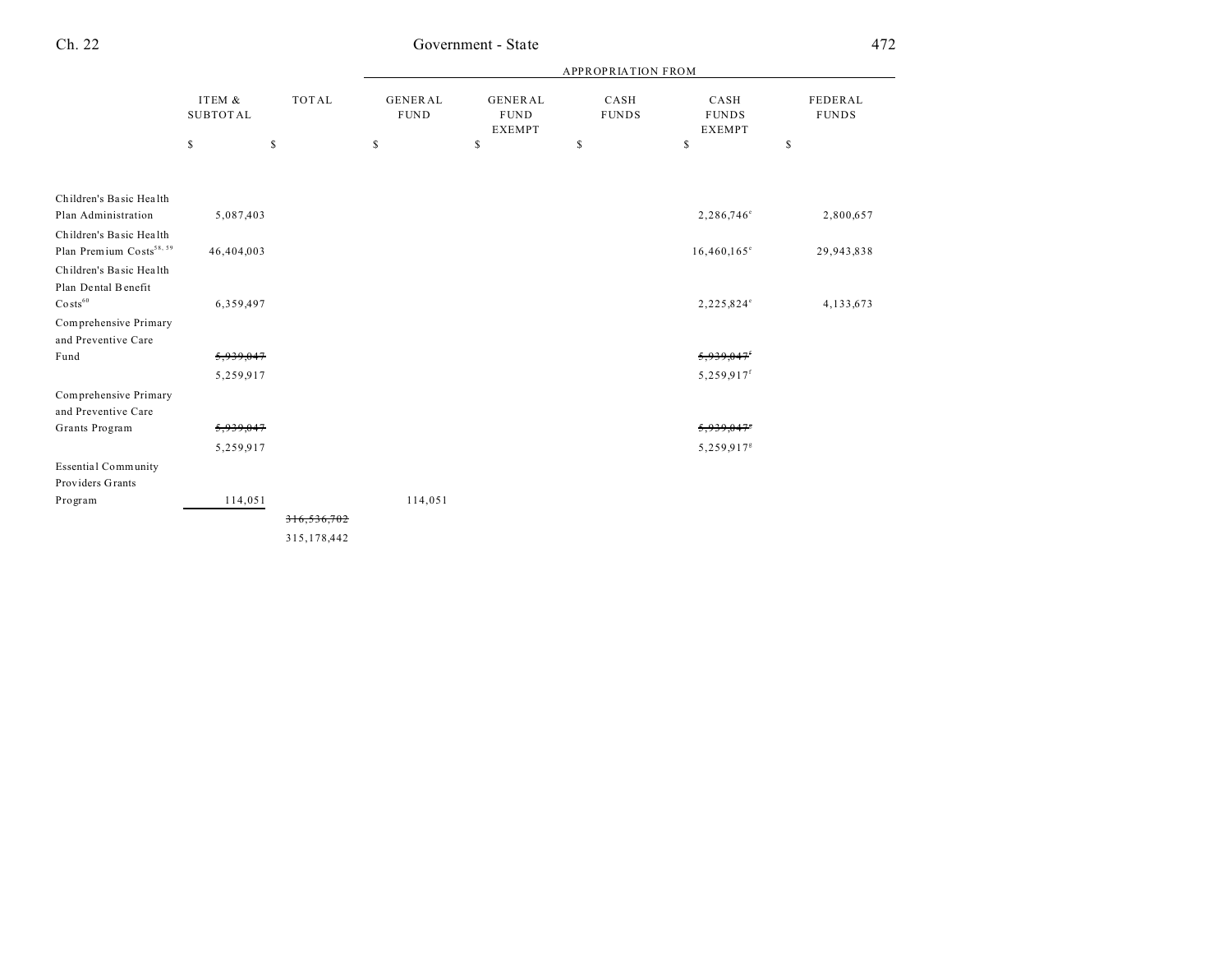a These amounts represent public funds certified as representing expenditures incurred by Denver Health and The University Hospital that are eligible for federal financial participation under the Medicaid Major Teaching Hospital Program.

b These amou nts represent public funds certified as representing expenditures incurred by hospitals that are eligible for federal financial participation under the Medicaid and Medicaid Disproportionate Share Payments to Hospitals Program.

c This amount shall be from a nnu al premiums paid by participating families.

d This amount shall be from the Tobacco Litigation Settlement Cash Fund created in Section 24-22-115, C.R.S., pursuant to Section 24-75-1104 (1) (b), C.R.S.

e These amounts shall be from the Children's Basic Health Plan Trust created in Section 26-19-105, C.R.S.

f This amount shall be from the Tobacco Litigation Settlement Cash Fund created in Section 24-22-115, C.R.S., pursuant to Section 24-75-1104 (1) (g), C.R.S.

<sup>g</sup> This amount shall be from the Comprehensive Primary and Preventive Care Fund created in Section 26-4-1007, C.R.S., pursuant to Section 24-75-1104 (1) (g), C.R.S.

#### **TOTALS PART V (HEALTH CARE POLICY AND FINANCING**<sup>5, 6</sup> \$2,714,652,157 \$1,180,936,543<sup>a</sup>  $$186,737,806$ <sup>b</sup> \$1,346,226,245 \$2,713,293,897 \$185,379,546<sup>b</sup>

<sup>a</sup> Of this amount, \$3,355,821 is exempt from the statutory limit on state General Fund appropriations pursuant to Section 24-75-201.1 (1) (a) (III) (B), C.R.S. <sup>b</sup> Of this amount, \$781,748 contains an (L) notation, and \$10,068,871 contains a (T) notation.

**SECTION 15.** Part VI (4) (C) and the affected totals of section 2 of chapter 399, Session Laws of Colorado 2002, are amended to read:

Section 2. **Appropriation.**

## **PART VI DEPARTMENT OF HIGHER EDUCATION**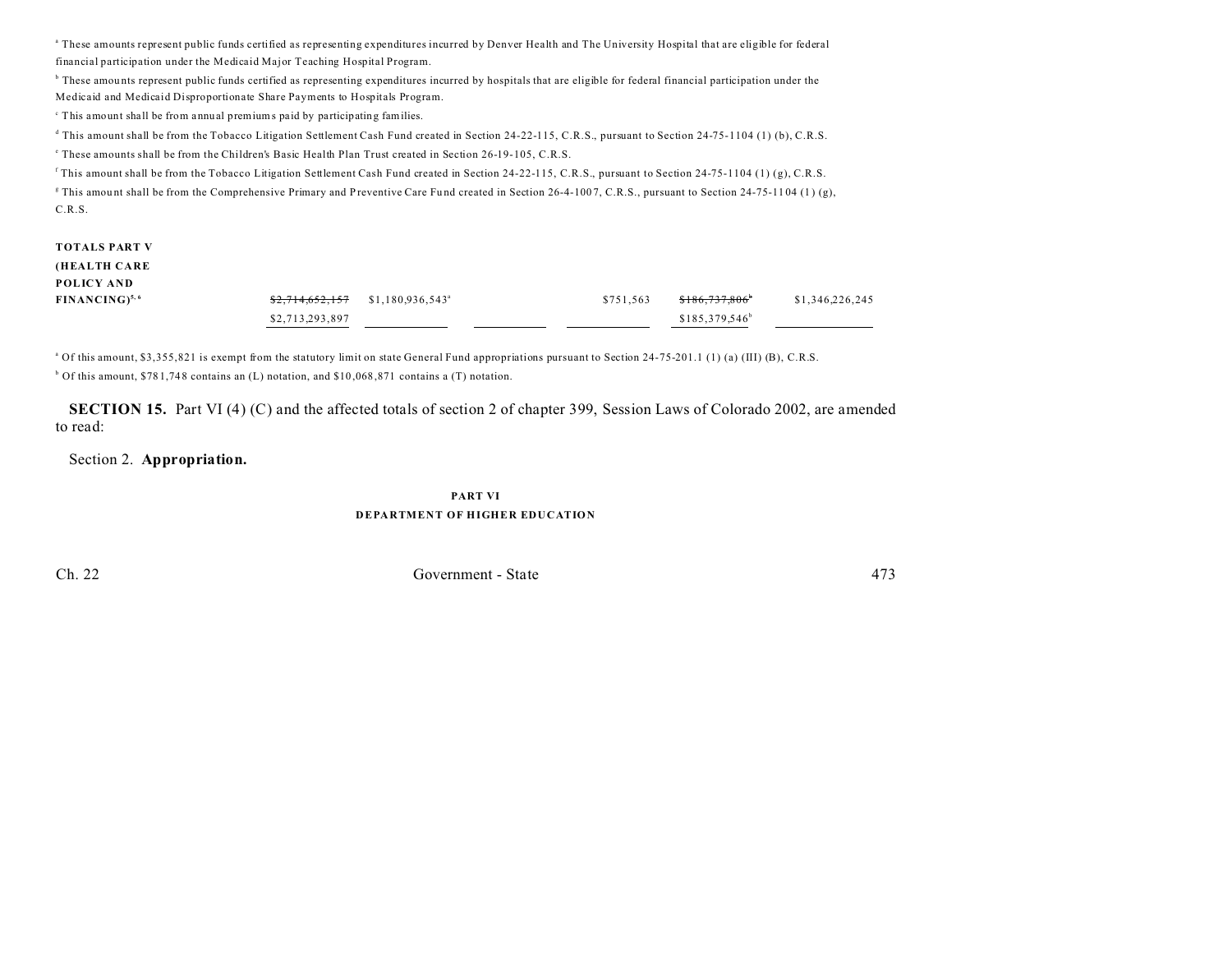| Ch. 22 | Government - State |  |
|--------|--------------------|--|
|        |                    |  |

|                                                                                                                                                    |                           |       | <b>APPROPRIATION FROM</b> |                                                |                      |                                       |                         |  |  |
|----------------------------------------------------------------------------------------------------------------------------------------------------|---------------------------|-------|---------------------------|------------------------------------------------|----------------------|---------------------------------------|-------------------------|--|--|
|                                                                                                                                                    | ITEM &<br><b>SUBTOTAL</b> | TOTAL | GENERAL<br><b>FUND</b>    | <b>GENERAL</b><br><b>FUND</b><br><b>EXEMPT</b> | CASH<br><b>FUNDS</b> | CASH<br><b>FUNDS</b><br><b>EXEMPT</b> | FEDERAL<br><b>FUNDS</b> |  |  |
|                                                                                                                                                    | \$                        | \$    | S                         | \$                                             | S                    | S                                     | ъ                       |  |  |
|                                                                                                                                                    |                           |       |                           |                                                |                      |                                       |                         |  |  |
| (4) GOVERNING BOARDS AND LOCAL DISTRICT JUNIOR<br>COLLEGES <sup>1</sup><br>(C) REGENTS OF THE UNIVERSITY OF COLORADO <sup>67a, 73, 74,75, 76</sup> |                           |       |                           |                                                |                      |                                       |                         |  |  |

Governing Board and General Campuses

| General Fund and Tuition   |                 |             |                          |                   |
|----------------------------|-----------------|-------------|--------------------------|-------------------|
| Allocation                 | 505,470,657     | 225,941,651 | 279,529,006 <sup>a</sup> |                   |
|                            | $(6,037.5$ FTE) |             |                          |                   |
| Other Than Tuition Revenue | 50,280,934      |             | $41,704,674^b$           | $8,576,260^\circ$ |
|                            | 45, 362, 205    |             |                          | $3,657.531$ °     |
| Auxiliary Revenue          | 30,340,618      |             | $30,340,618^d$           |                   |
|                            | 586,092,209     |             |                          |                   |
|                            | 581,173,480     |             |                          |                   |

<sup>a</sup> This amount shall be from tuition revenue.

<sup>b</sup> This amount shall be from other than tuition revenue.

<sup>c</sup> Of this amount, \$7,918,729 \$3,000,000 shall be from the Tobacco Litigation Settlement Cash Fund created in Section 24-22-115, C.R.S., pursuant to Section 24-75 -1104 (1) (c), C.R.S., and \$65 7,531(T) shall be from moneys appropriated to the Department of Local Affairs from the Local Government Mineral Impact Fund, created in Section 34-63-10 2 (5), C.R.S. The Local G overnment Mineral Impact Fund amount represents a 20 03 ca lendar year grant; any unexpended balance on June 30, 2003, is intended to roll forward and remain available for expenditure in FY 2003-04.

<sup>d</sup> This amount shall be from auxiliary revenue.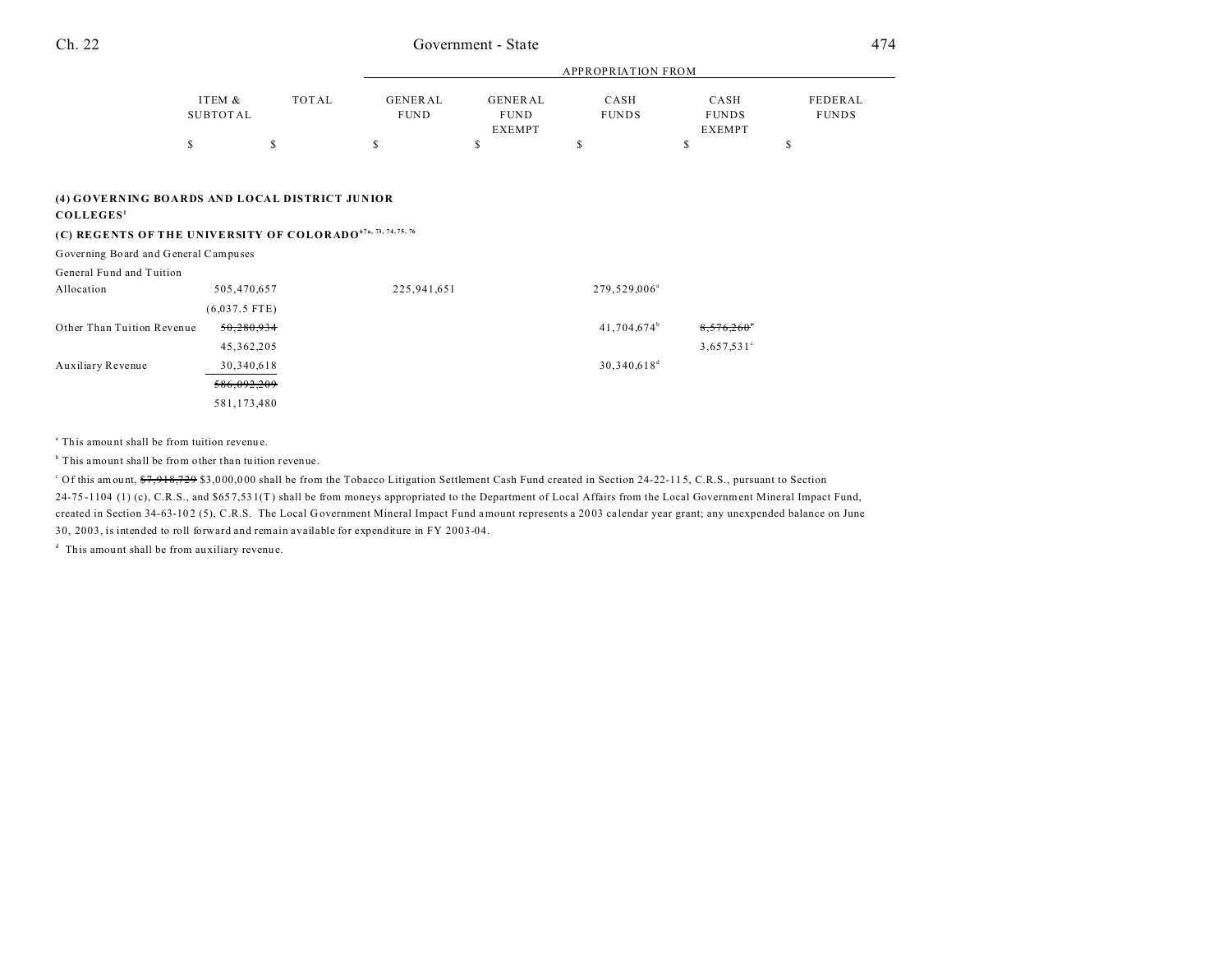1,408,493,378

1,403,574,649

# **TOTALS PART VI**

| (HIGHER EDUCATION) <sup>5,6</sup> | <del>\$1,625,761,674</del> | \$797.870.851 | $$721.408.270$ <sup>a</sup> | <del>\$87,008,845</del> * | \$19,473,708 |
|-----------------------------------|----------------------------|---------------|-----------------------------|---------------------------|--------------|
|                                   | \$1,620,842,945            |               |                             | $$82,090,116^a$           |              |

a Of these amounts, \$76,55 7,33 5 contains a (T) notation and \$2 ,000 ,000 contains an (L) notation.

**SECTION 16.** Part XVI (10) (C) (2), (12) (B) (5), and (12) (E) and the affected totals of section 2 of chapter 399, Session Laws of Colorado 2002, are amended to read:

# Section 2. **Appropriation.**

### **PART XVI**

#### **DEPARTMENT OF PUBLIC HEALTH AND ENVIRONMENT**

# **(10) PREVENTION AND INTERVENTION SERVICES FOR CHILDREN AND YOUTH**

| (C) Maternal and Child Health            |           |                      |
|------------------------------------------|-----------|----------------------|
| (2) Child, Adolescent, and School Health |           |                      |
| Early and Periodic                       |           |                      |
| Screening, Diagnosis                     |           |                      |
| and Treatment Program                    | 2,961,339 | $2,961,339(T)^{a}$   |
|                                          |           | $(6.0$ FTE)          |
| Private Grants                           | 585,333   | 585,333 <sup>b</sup> |
|                                          |           | $(1.0$ FTE)          |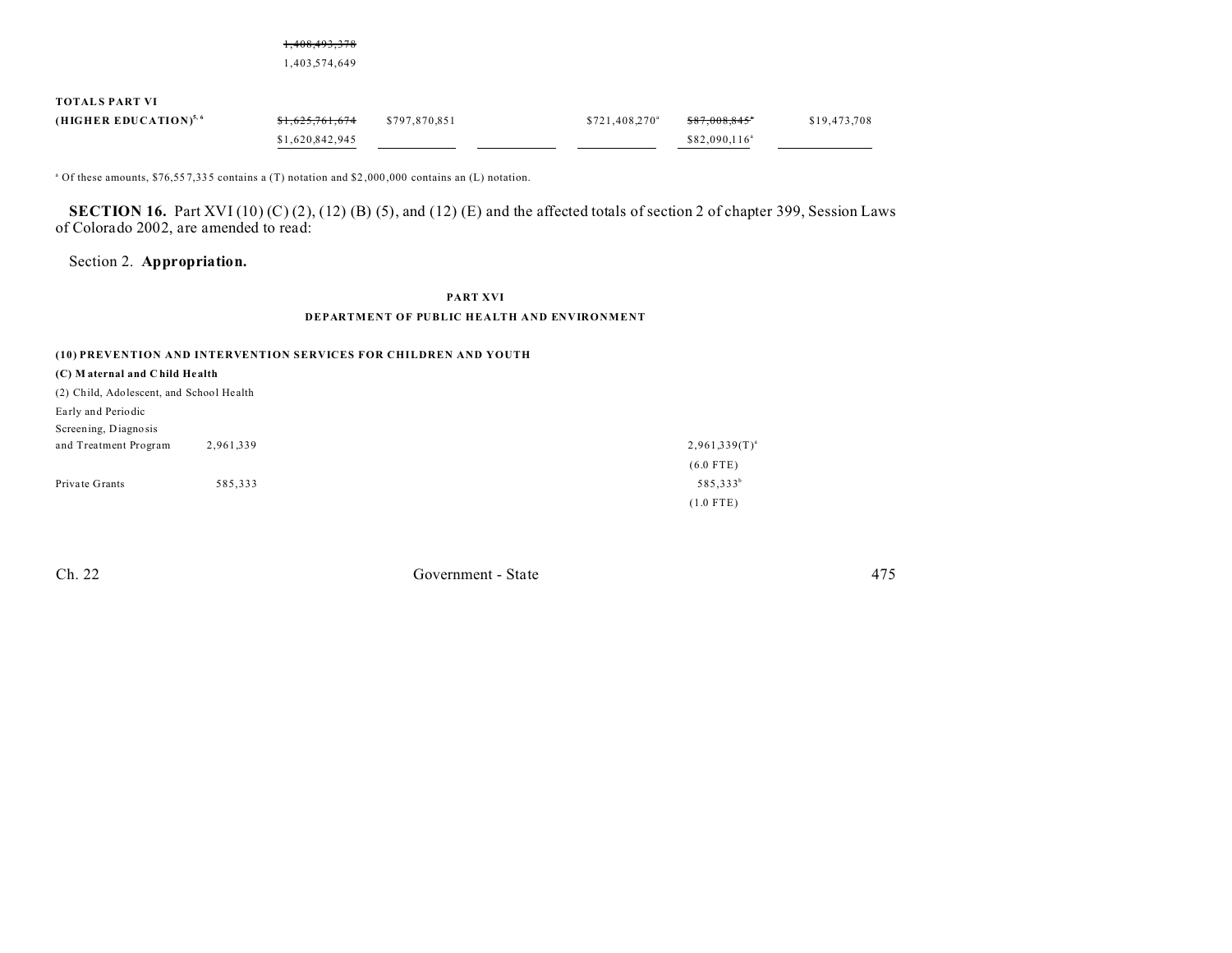| 476 |
|-----|
|     |

|                               |                           |       | <b>APPROPRIATION FROM</b> |                                         |                      |                                       |                         |
|-------------------------------|---------------------------|-------|---------------------------|-----------------------------------------|----------------------|---------------------------------------|-------------------------|
|                               | ITEM &<br><b>SUBTOTAL</b> | TOTAL | GENERAL<br><b>FUND</b>    | GENERAL<br><b>FUND</b><br><b>EXEMPT</b> | CASH<br><b>FUNDS</b> | CASH<br><b>FUNDS</b><br><b>EXEMPT</b> | FEDERAL<br><b>FUNDS</b> |
|                               | \$                        | \$    | S.                        | \$                                      | $\mathbb{S}$         | \$                                    | \$                      |
|                               |                           |       |                           |                                         |                      |                                       |                         |
| Nurse Home Visitor            |                           |       |                           |                                         |                      |                                       |                         |
| Program Fund                  | 6,297,110                 |       |                           |                                         |                      | 6,297,110                             |                         |
|                               | 5,577,035                 |       |                           |                                         |                      | 5,577,035°                            |                         |
| Nurse Home Visitor            |                           |       |                           |                                         |                      |                                       |                         |
| Program                       | 6,297,110                 |       |                           |                                         |                      | $6,297,110$ <sup>d</sup>              |                         |
|                               | 5,577,035                 |       |                           |                                         |                      | $5,577,035$ <sup>d</sup>              |                         |
|                               |                           |       |                           |                                         |                      | $(2.0$ FTE)                           |                         |
| Federal Grants <sup>206</sup> | 868,914                   |       |                           |                                         |                      |                                       | 868,914                 |
|                               |                           |       |                           |                                         |                      |                                       | $(3.6$ FTE)             |
|                               | 17,009,806                |       |                           |                                         |                      |                                       |                         |
|                               | 15,569,656                |       |                           |                                         |                      |                                       |                         |

<sup>a</sup> This amount shall be from Medicaid funds appropriated in the Department of Health Care Policy and Financing.

<sup>b</sup> This amount shall be from grants and donations.

This amount shall be from the Tobacco Litigation Settlement Cash Fund created in Section 24-22-115, C.R.S., pursuant to Section 24-75-1104 (1) (a), C.R.S.

d This amount shall be from the Nurse Home Visitor Program Fund created in Section 25-31-107 (2) (b), C.R.S.

#### 121,426,340

119,986,190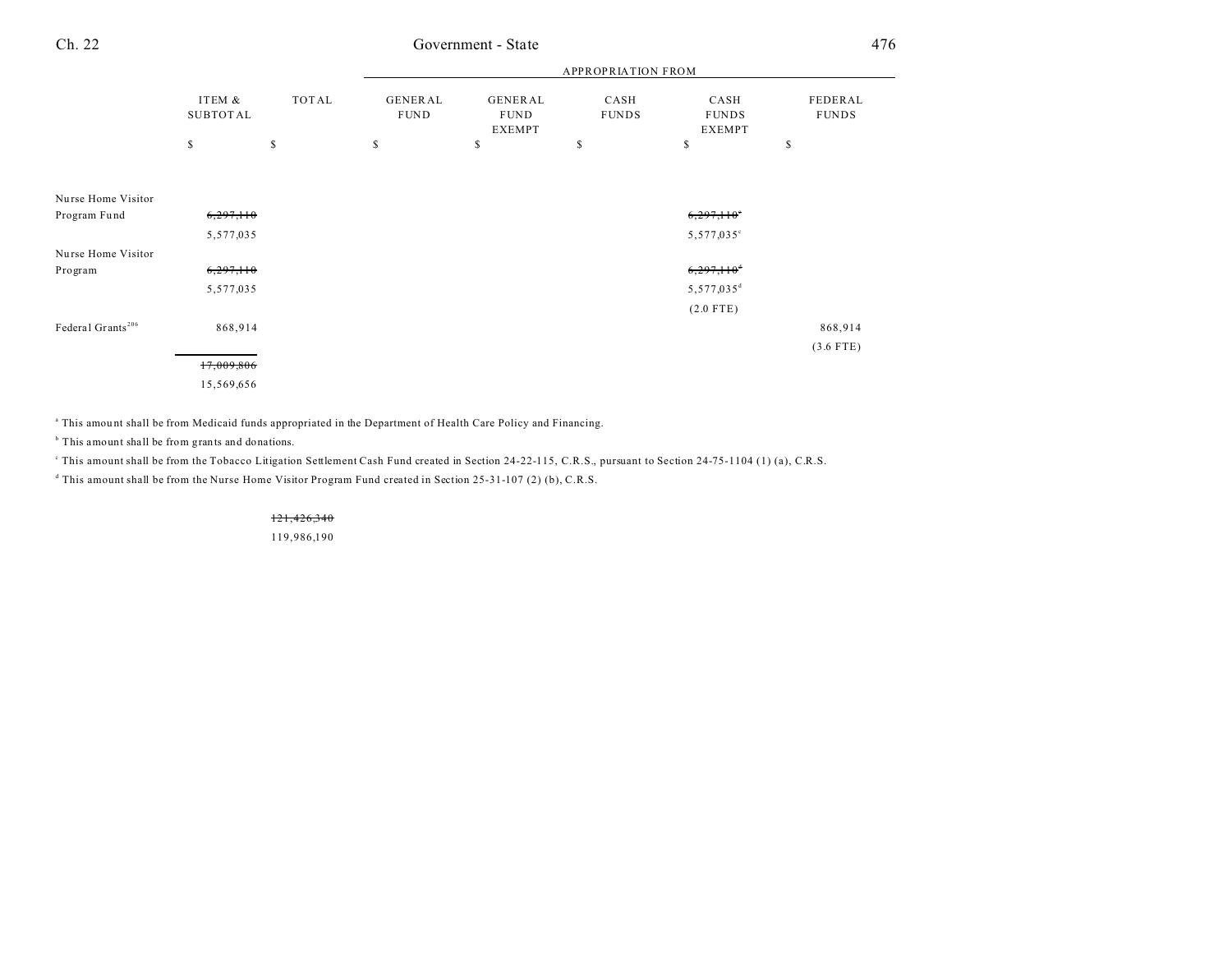# **(12) HEALTH PROMOTION AND DISEASE PREVENTION**

#### **(B) Prevention Programs**

| (5) Tobacco Education and Prevention |              |                           |
|--------------------------------------|--------------|---------------------------|
| Personal Services                    | 601,498      | 601,498 <sup>a</sup>      |
|                                      |              | $(7.2$ FTE)               |
| Operating Expenses                   | 44,998       | $44,998$ <sup>a</sup>     |
| Tobacco Program Fund                 | 14,847,618   | $14,847,618$ <sup>b</sup> |
|                                      | 12,998,723   | 12,998,723 <sup>b</sup>   |
| Tobacco Cessation and                |              |                           |
| Prevention Grants                    | 14,201,122   | 14,201,122                |
|                                      | 12,352,227   | 12,352,227 <sup>a</sup>   |
| American Legacy                      |              |                           |
| Foundation Tobacco                   |              |                           |
| Grant                                | 667,966      | 667,966 <sup>c</sup>      |
|                                      |              | $(4.5$ FTE)               |
|                                      | 30, 363, 202 |                           |
|                                      | 26,665,412   |                           |

a These amounts shall be from the Tobacco Program Fund created in Section 25-3.5-807, C.R.S.

<sup>b</sup> This amount shall be from the Tobacco Litigation Settlement Cash Fund created in Section 24-22-115, C.R.S., pursuant to Section 24-75-1104 (1) (d), C.R.S.

<sup>c</sup> This amount shall be from the American Legacy Foundation.

#### **(E) Rural - Primary Care**

| 200.000 |         | $200.000$ <sup>*</sup> |        |
|---------|---------|------------------------|--------|
| 177.130 |         | $177.130^a$            |        |
| 872,287 | 622,343 | 188.038 <sup>b</sup>   | 61,906 |
|         |         |                        |        |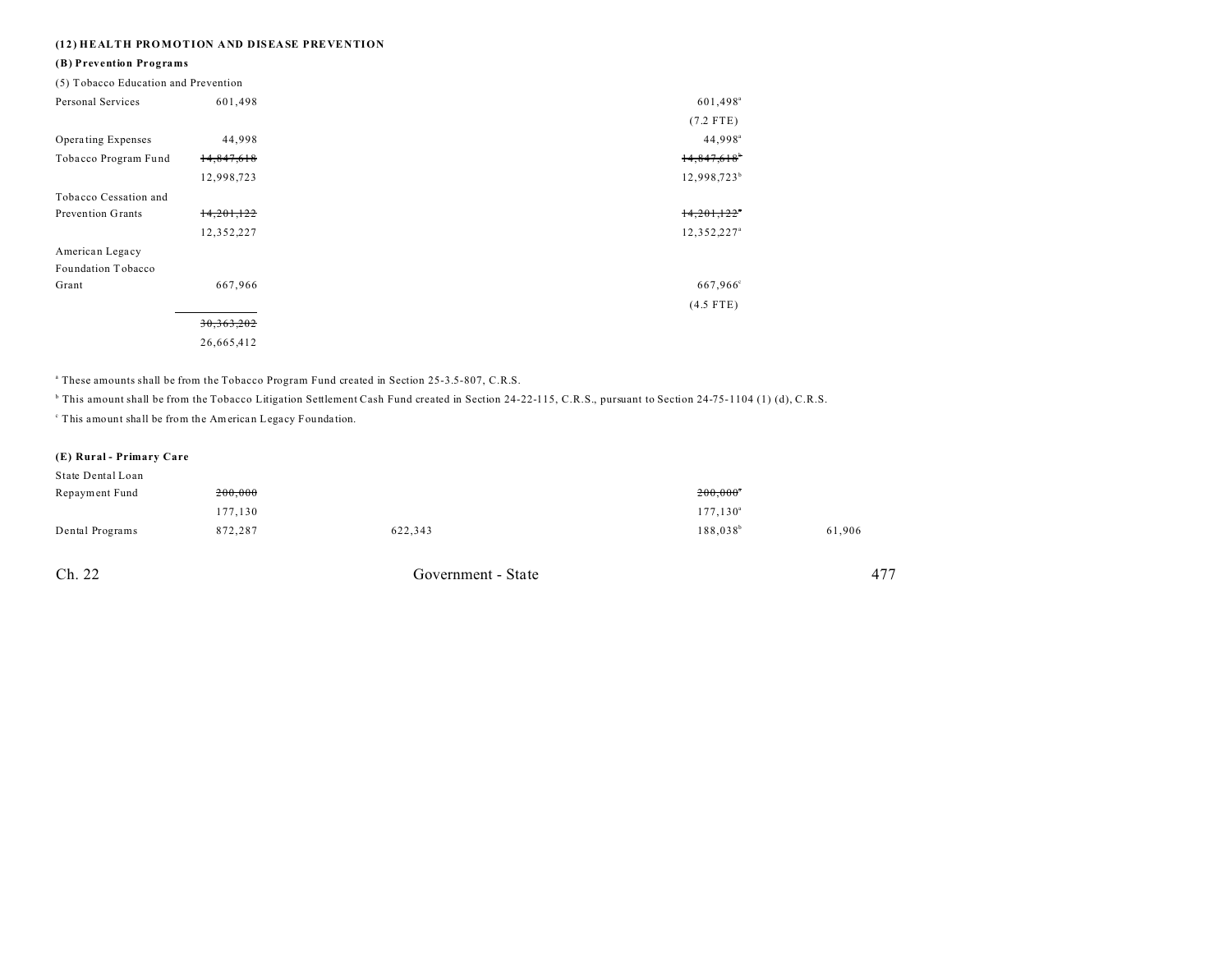| Ch. 22                                                                                                                                                                                                                                                                                        |                           |                                |                               | Government - State                             |                      |                                       | 478                                   |
|-----------------------------------------------------------------------------------------------------------------------------------------------------------------------------------------------------------------------------------------------------------------------------------------------|---------------------------|--------------------------------|-------------------------------|------------------------------------------------|----------------------|---------------------------------------|---------------------------------------|
|                                                                                                                                                                                                                                                                                               |                           | <b>APPROPRIATION FROM</b>      |                               |                                                |                      |                                       |                                       |
|                                                                                                                                                                                                                                                                                               | ITEM &<br><b>SUBTOTAL</b> | <b>TOTAL</b>                   | <b>GENERAL</b><br><b>FUND</b> | <b>GENERAL</b><br><b>FUND</b><br><b>EXEMPT</b> | CASH<br><b>FUNDS</b> | CASH<br><b>FUNDS</b><br><b>EXEMPT</b> | FEDERAL<br><b>FUNDS</b>               |
|                                                                                                                                                                                                                                                                                               | $\mathbb{S}$              | \$                             | \$                            | \$                                             | $\mathbb S$          | \$                                    | \$                                    |
| Federal Grants                                                                                                                                                                                                                                                                                | 312,309                   |                                | $(0.8$ FTE)                   |                                                |                      | $(0.2$ FTE)                           | $(1.0$ FTE)<br>312,309<br>$(2.5$ FTE) |
|                                                                                                                                                                                                                                                                                               | 1,384,596                 |                                |                               |                                                |                      |                                       |                                       |
|                                                                                                                                                                                                                                                                                               | 1,361,726                 |                                |                               |                                                |                      |                                       |                                       |
| <sup>a</sup> This amount shall be from the Tobacco Litigation Settlement Cash Fund created in Section 24-22-115, C.R.S., pursuant to Section 24-75-1104 (1) (b.5), C.R.S.<br><sup>b</sup> This amount shall be from the State Dental Loan Repayment Fund created in Section 25-23-104, C.R.S. |                           | 52,076,192<br>48, 355, 532     |                               |                                                |                      |                                       |                                       |
| <b>TOTALS PART XVI</b><br>(PUBLIC HEALTH<br>AND<br>ENVIRONMENT) <sup>5, 6</sup>                                                                                                                                                                                                               |                           | \$282,576,924<br>\$277,416,114 | \$20,343,844 <sup>a</sup>     |                                                | \$24,918,695         | \$82,560,331"<br>$$77,399,521^b$      | \$154,754,054                         |

<sup>a</sup> Of this amount, \$259,090 is exempt from the statutory limit on state General Fund appropriations pursuant to Section 24-75-201.1 (1) (a) (III) (B),C.R.S. b Of this amount, \$22 ,901 ,276 contains a (T) notation.